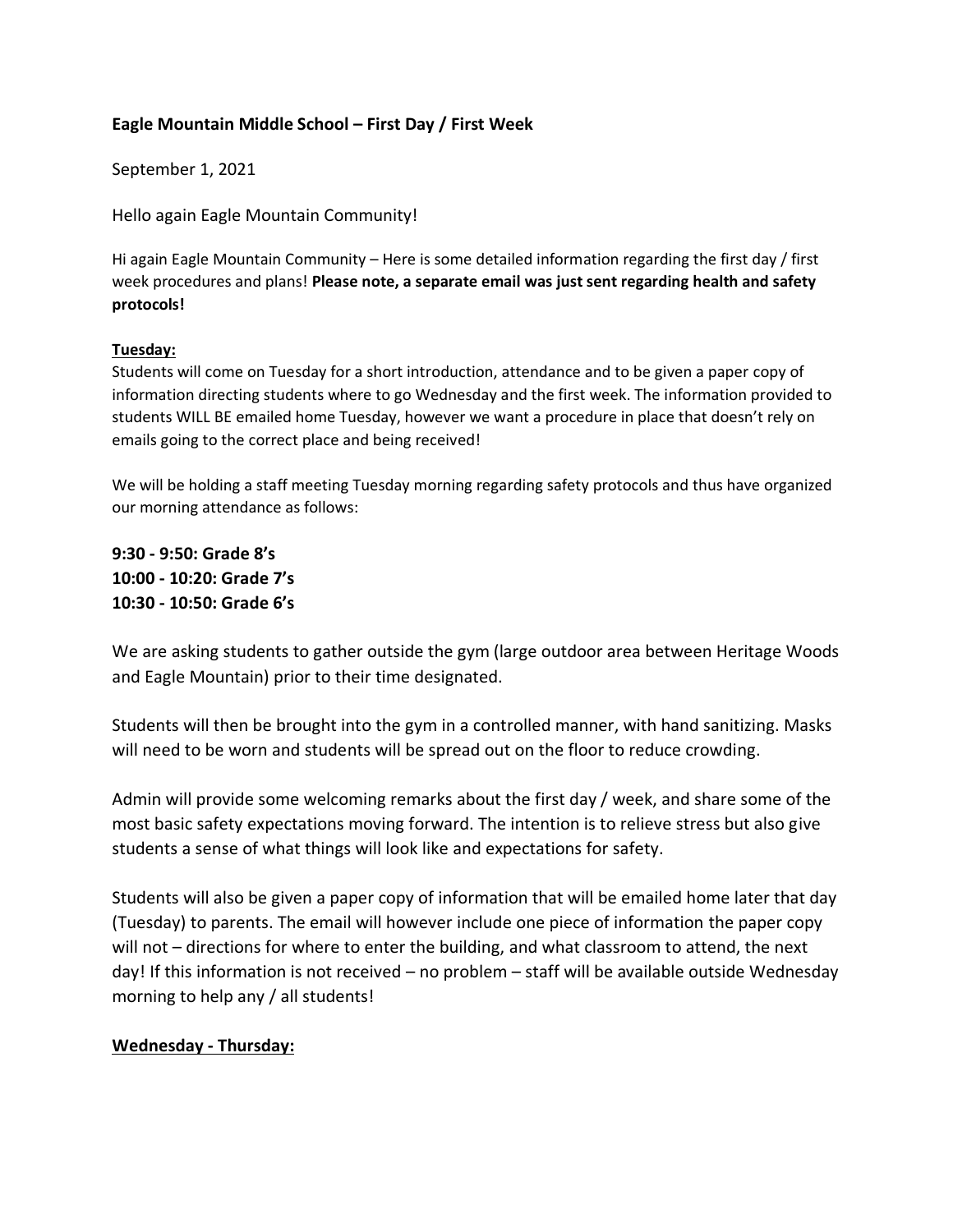As mentioned above, parents will receive an email on Tuesday indicating when on Wednesday the students will enter, where students will enter, and which room they will go to when they enter.

School will start at 8:35 for all students, but the entrances we will use (including the front doors (nearest office), the entrance near our 4 square courts, and an entrance nearest the gym) will be open at 8:25. Don't worry, a map will be provided in the email AND staff will be roaming around outside offering to help!

Students will be heading to a specific classroom for the first few days, prior to us confirming class lists. These classes will be part of a team, but will not necessarily be the class they will stay in. During the first 2 days, students will meet a variety of teachers, get to know the building and expectations, start to make some connections and settle into the new school year. More info will be provided in the email sent home next Tuesday.

## **Some reminders / info about the first week…**

- The school day will be  $8:35-2:55$  Tuesday Friday. Mondays will be a late start (9:05)
- Students need to bring food for the day (and a water bottle would be great). Students are not allowed to order Skip the Dishes (you would be surprised!) and leaving to go home requires signing out and in at the office daily. Parents dropping off lunch regularly can be a problem especially in covid protocols. Everyone forgets once in a while so if lunches (or supplies need to be dropped off, please call the office when you arrive)
- Basic supplies are needed the first week: something to write with (pen/pencil), something to write on (binder/duotang with paper), something to colour with (pencil crayons). Personal devices start to come in the first week however we typically do not have login information the first 3 days so are not really needed right away (teachers will give more info). Students will all be given a new agenda book, and new students will also receive an EM Gym Bag!
- Lockers will not be used to start, so a bag or backpack for students supplies is important. There will be gym classes (likely outside) so kids being dressed to run around would be good
- We are a west coast school so we expect kids to be able to go outside even in the rain. Proper clothing if necessary.

A bell schedule, school calendar, school supplies list have been placed on our [Documents](https://www.sd43.bc.ca/school/EagleMountain/Documents/Forms/AllItems.aspx#/=)  [section on our website.](https://www.sd43.bc.ca/school/EagleMountain/Documents/Forms/AllItems.aspx#/=) More info will be coming next Tuesday and through the first couple weeks. We will always try to keep the information clear and manageable…but sorry in advance for filling up your inboxes!

We look forward to welcoming students back to school on Tuesday, September  $7<sup>th</sup>$ . As second email is being sent specifically around our first day / week procedures for students!